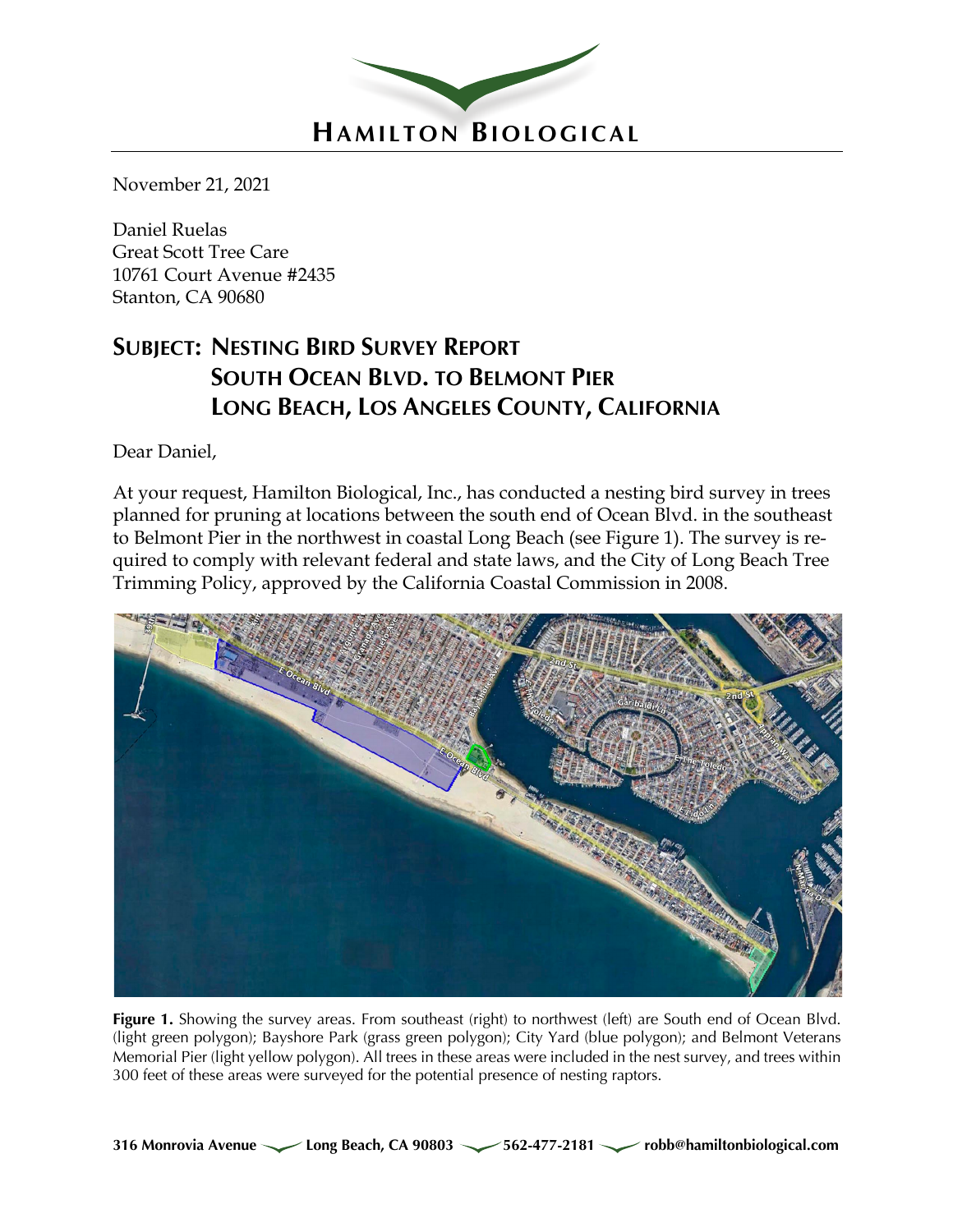#### **REVIEW OF REGULATIONS PROTECTING NESTING BIRDS**

### **Federal Migratory Bird Treaty Act**

The federal Migratory Bird Treaty Act (MBTA) of 1918 implemented the 1916 Convention between the U.S. and Great Britain (for Canada) for the protection of migratory birds. Later amendments implemented treaties between the U.S. and Mexico, the U.S. and Japan, and the U.S. and the Soviet Union (now Russia). At the heart of the MBTA is this language:

Establishment of a Federal prohibition, unless permitted by regulations, to "pursue, hunt, take, capture, kill, attempt to take, capture or kill, possess, offer for sale, sell, offer to purchase, purchase, deliver for shipment, ship, cause to be shipped, deliver for transportation, transport, cause to be transported, carry, or cause to be carried by any means whatever, receive for shipment, transportation or carriage, or export, at any time, or in any manner, any migratory bird, included in the terms of this Convention . . . for the protection of migratory birds . . . or any part, nest, or egg of any such bird." (16 U.S.C. 703)

# **California Fish and Game Code**

Section 3503 of the California Fish and Game Code states, "It is unlawful to take, possess, or needlessly destroy the nest or eggs of any bird, except as otherwise provided by this code or any regulation made pursuant thereto." Thus, in California, it remains a potential State offense to knowingly disrupt an active nest of virtually any native bird species. The term "active nest" is not clearly defined in the Fish and Game Code, and in some circumstances may be left to the discretion of the biologist in the field.

### **City of Long Beach Tree Trimming Policy (Coastal Commission)**

In 2008, the California Coastal Commission asserted jurisdiction over "annual and emergency tree trimming activities" in those parts of the City of Long Beach that lie within the coastal zone<sup>1</sup>. This includes the Downtown Shoreline, Alamitos Bay Marina, Marine Stadium, Colorado Lagoon, and other state tidelands and beaches. Under this policy:

Any trimming of trees with nests shall be supervised by a qualified biologist or ornithologist and a qualified arborist to ensure that adequate nest support and foliage coverage is maintained in the tree, to the maximum extent feasible, in order to preserve the nesting habitat. Trimming of any nesting trees shall occur in such a way that the support structure of existing nests will not be trimmed and existing nests will be preserved, unless the Department of Parks, Recreation and Marine, in consultation with a qualified arborist, determines that such trimming is necessary to protect the health and safety of the public. The amount of trimming at any one time shall be limited to preserve the suitability of the nesting tree for breeding and/or nesting habitat. Trees or branches with a nest that has been active anytime within the last five years shall not be removed or disturbed unless a health and safety danger exists.

Trimming may not proceed if a nest is found and evidence of courtship or nesting behavior is observed at the site. In the event that any birds continue to occupy trees during the non-

<sup>1</sup> https://documents.coastal.ca.gov/reports/2009/2/W23b-2-2009.pdf.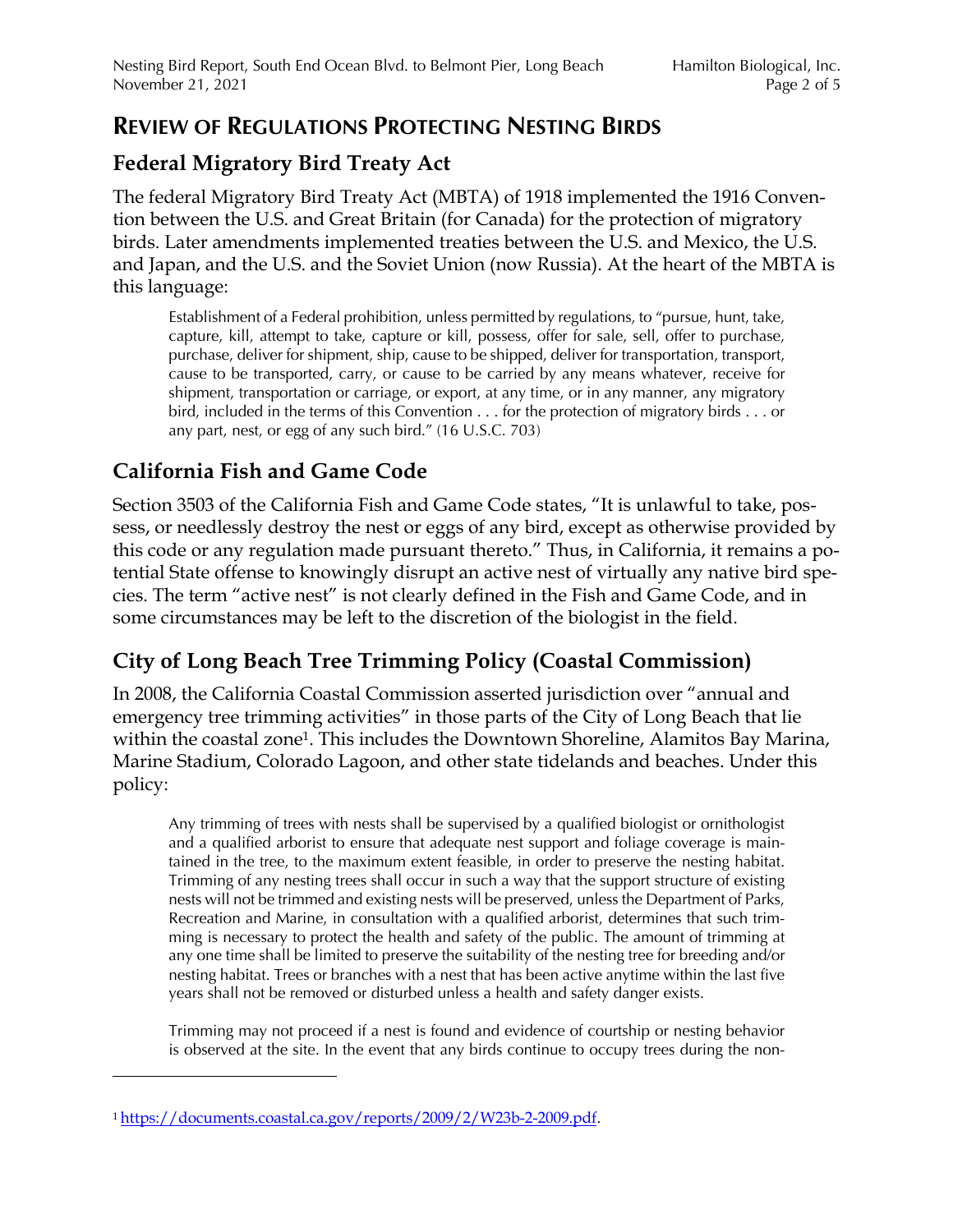nesting season, trimming shall not take place until a qualified biologist or ornithologist has assessed the site, determined that courtship behavior has ceased, and given approval to proceed within 300 feet of any occupied tree.

The policy pertains to the nests of colonial waterbirds, including cormorants, herons, and egrets, as well as raptorial species known to re-use nests from previous years.

# **SURVEY METHODS**

Biologist Robert A. Hamilton conducted the nesting bird survey on November 18, 2021, from 1:45 to 3:45 p.m. Skies were 80 percent overcast to hazy; winds were in the range of 1–5 miles per hour; and the temperature was 64-65° F. The areas were surveyed by walking or driving slowly under each tree, looking for nests in the trees above, observing the behavior of the birds in the area and listening to their vocalizations, and inspecting the ground for guano or "pellets" of undigested fur and bone often deposited beneath the nests of owls and other raptors. Trees within 300 feet of the survey areas were inspected for the potential presence of nesting raptors.

# **SURVEY RESULTS**

I detected the following bird species during the survey: Rock Pigeon, Ring-billed Gull, Western Gull, Mitred Parakeet, European Starling, House Finch, Lesser Goldfinch, and Yellow-rumped Warbler.

I did not observe any evidence of nesting birds during the survey.

I detected one inactive heron nest during the survey, approximately 35 feet up in a coral tree at the southern end of Ocean Boulevard (Figure 2; Photo 1). I believe the nest is that of a Great Blue Heron, as I observed a Great Blue Heron on top of this coral tree during the nesting season in 2021.



**Figure 2.** Showing the location of an inactive Great Blue Heron nest, 35 feet up in a coral tree at the southern end of Ocean Blvd.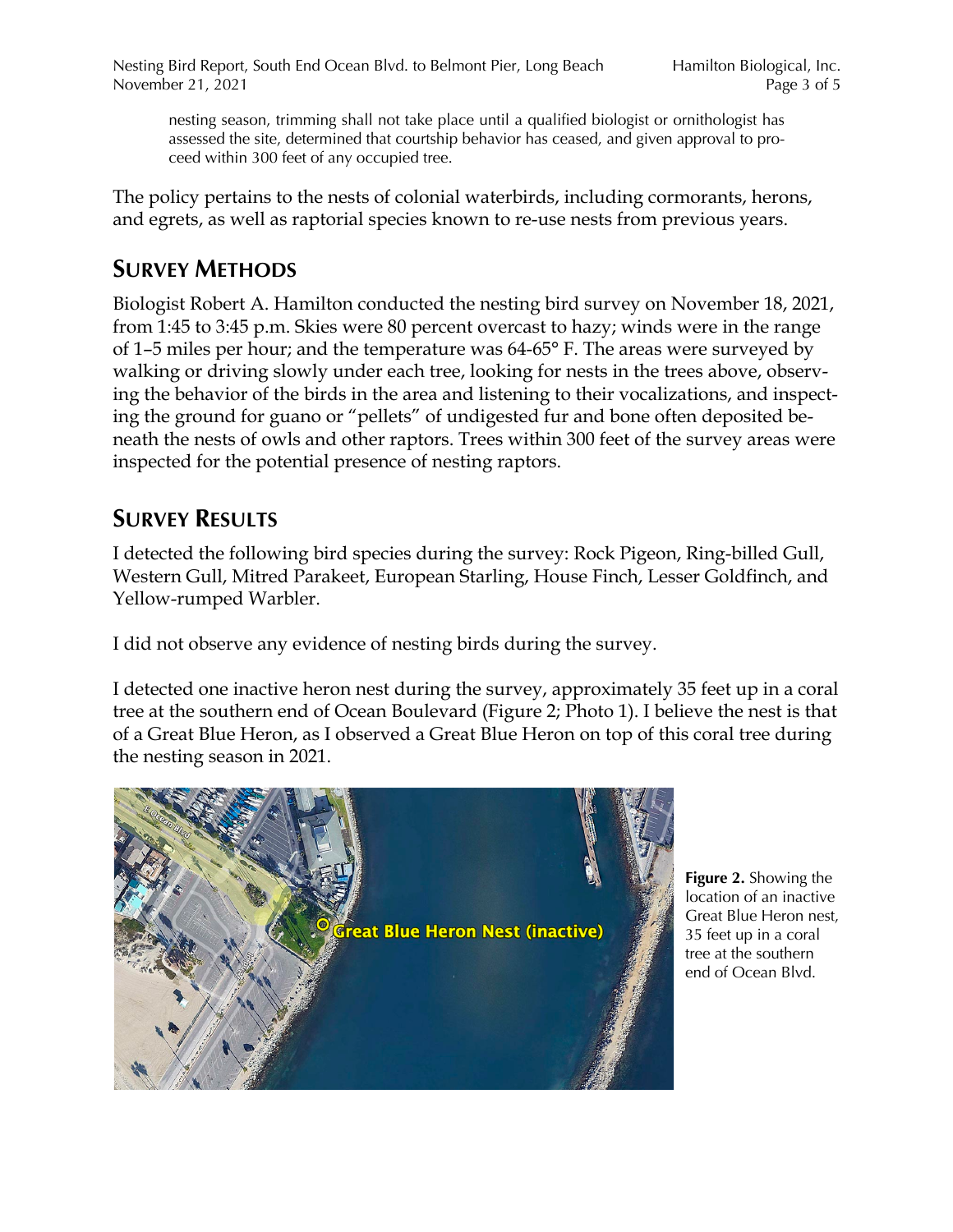

**Photo 1.** Inactive Great Blue Heron nest 35 feet up in coral tree at southern end of Ocean Blvd.

# **DISCUSSION & RECOMMENDATION**

Consistent with the City of Long Beach Tree Trimming Policy, work on the coral tree with an inactive Great Blue Heron nest at the southern end of Ocean Boulevard (Figure 2, Photo 1) should be monitored by a biologist to ensure the tree remains viable as nesting substrate.

Trimming of the remaining (non-nesting) trees within the survey areas may proceed without a biological monitor being present.

As a general disclaimer, this field review represents a good-faith effort to find and document bird nests, and to recommend actions intended to ensure compliance with applicable regulations as landscape trees are pruned and removed. Birds may initiate new nests at any time, and it is possible that unfound nests existed in or near the Survey Areas at the time of the survey. The recommendations provided represent my best understanding of state and federal regulations, and the steps needed to achieve compliance. In particular, it is stipulated here that an active nest is understood to be one that is complete and holding at least one potentially viable egg.

If work crews encounter an active nest not reported here, they should avoid disturbing the nest. If crews intend to work near the nest, Hamilton Biological should be notified so that the nest may be properly identified and appropriate protective measures taken.